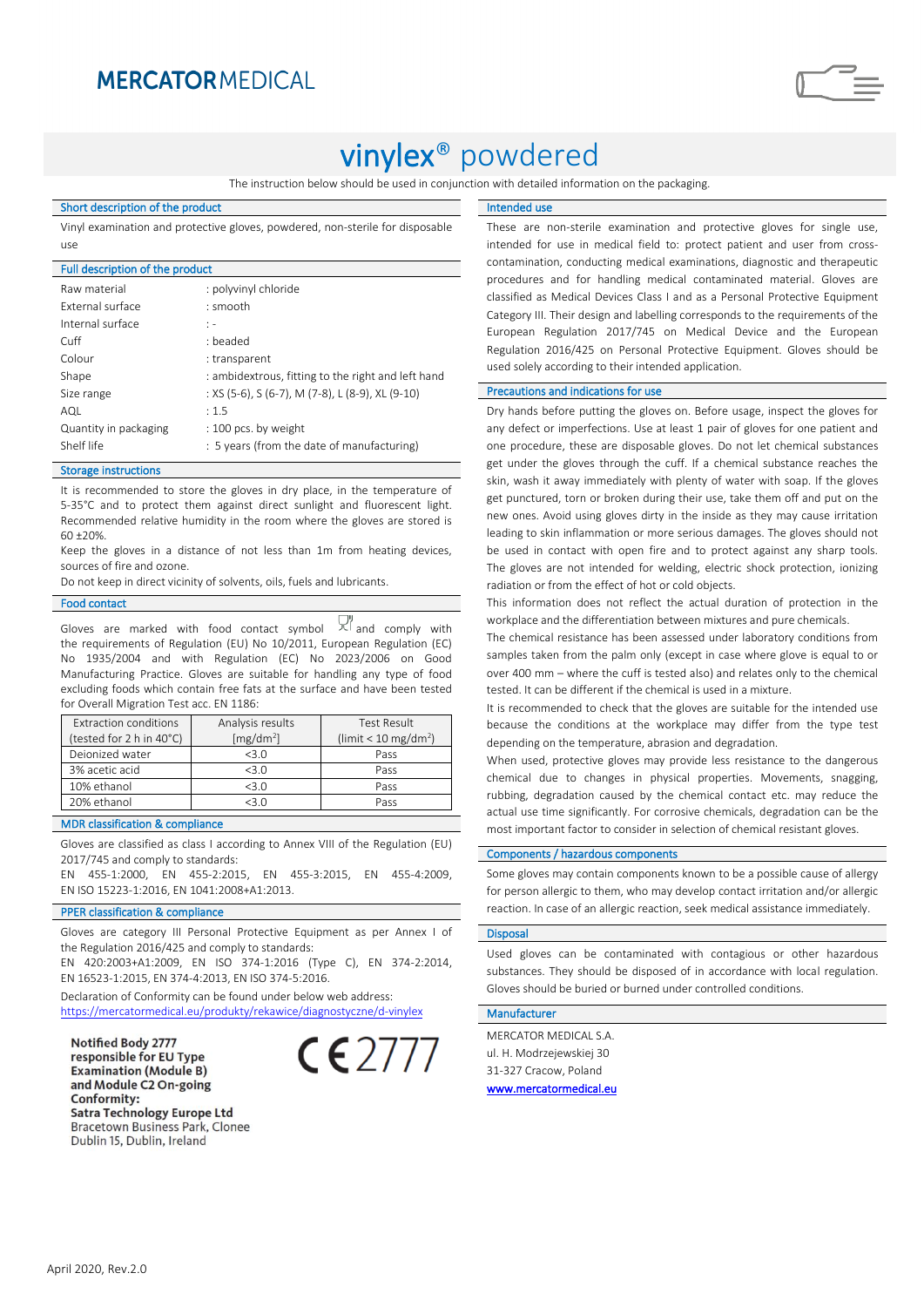### **MERCATOR MEDICAL**